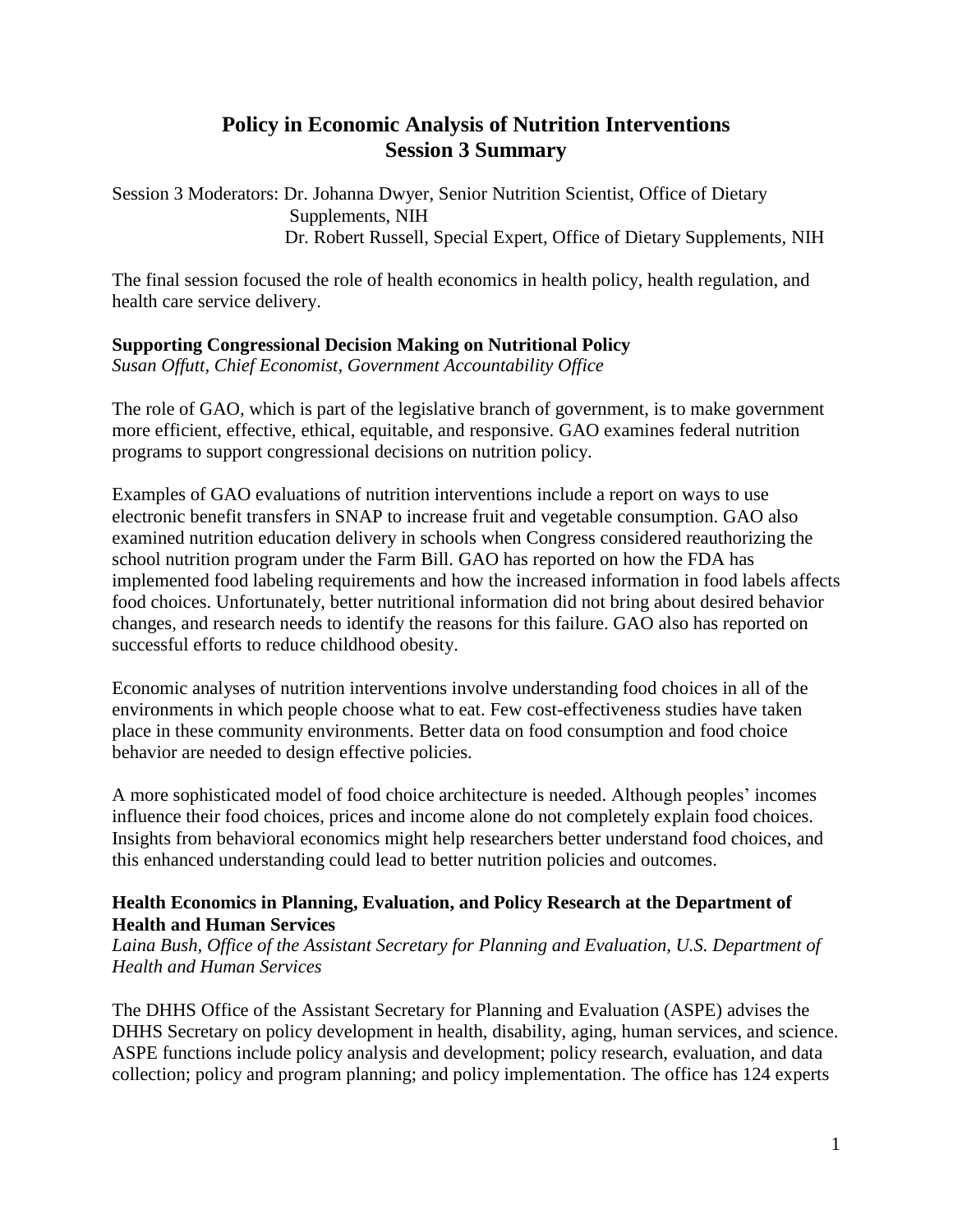in economics and other disciplines. Detailed information on ASPE projects is available at [http://www.hhs.gov/aspe.](http://www.hhs.gov/aspe)

In 2007, ASPE and several other organizations sponsored a workshop, Nutritional Risk Assessment, to explore issues and challenges faced by nutritionists. Issues addressed include the strengths and challenges of using various risk-assessment approaches to inform dietary and nutritional recommendations, using risk-assessment approaches to evaluate standards for nutrient intake and the relationship of diet and nutrition to chronic disease risk, and identifying next steps to make progress in these areas.

ASPE also identified barriers to the adoption of previous versions of the U.S. Department of Agriculture's Dietary Guidelines for Americans in support of developing the 2010 guidelines. The most commonly cited barrier among at-risk subpopulations was the high cost or perceived high cost of food. The most successful interventions to promote guideline adoption targeted narrow dietary problems and addressed only one or two barriers for each subpopulation.

Other ASPE nutrition-related activities include:

- Exploring the adaptation of adult-based guidelines for children. Although at least 100 child-focused studies support the use of the dietary guidelines for children, evidence is lacking on the health effects of whole grains, potassium, and certain fats on children. More studies are also needed on the impact of following the dietary guidelines on children's short- and long-term health.
- Creating a model to estimate the budgetary and public health impact of the FDA's food import screening activities and determine the effects of reallocating examination resources to food safety.
- Developing a model of the potential costs and savings associated with prevention services as part of health reform. Researchers are determining whether restricting coverage to evidence-based services and whether targeting specific populations makes a difference.

## **Using Economic Analysis in Food and Drug Administration Nutrition Interventions** *Dr. David Zorn, Center for Food Safety and Applied Nutrition, FDA*

Economic analysis brings social science and human behavior into decision making. It provides quantification of exposures, behavior changes, and health effects, and provides an estimate of the opportunities and consequences involved in applying interventions on the large scale. U.S. federal regulatory agencies have been required to carry out economic analyses of various regulations since the 1970s, under a series of laws and executive orders.

Basic requirements for economic analyses of federal regulations include identifying the need for regulation, identifying regulatory options, and estimating the costs and benefits of options. The elements of effective regulatory analysis include: (1) addressing a public health problem, (2) explaining why regulation is the best way to address the problem, (3) providing regulatory options for addressing the problem, (4) identifying specific changes in the behavior of all affected, (5) determining cost changes in behavior, (6) identifying the effectiveness of changes in behavior, (7) determining the value of the reduction in the public health problem, and (8)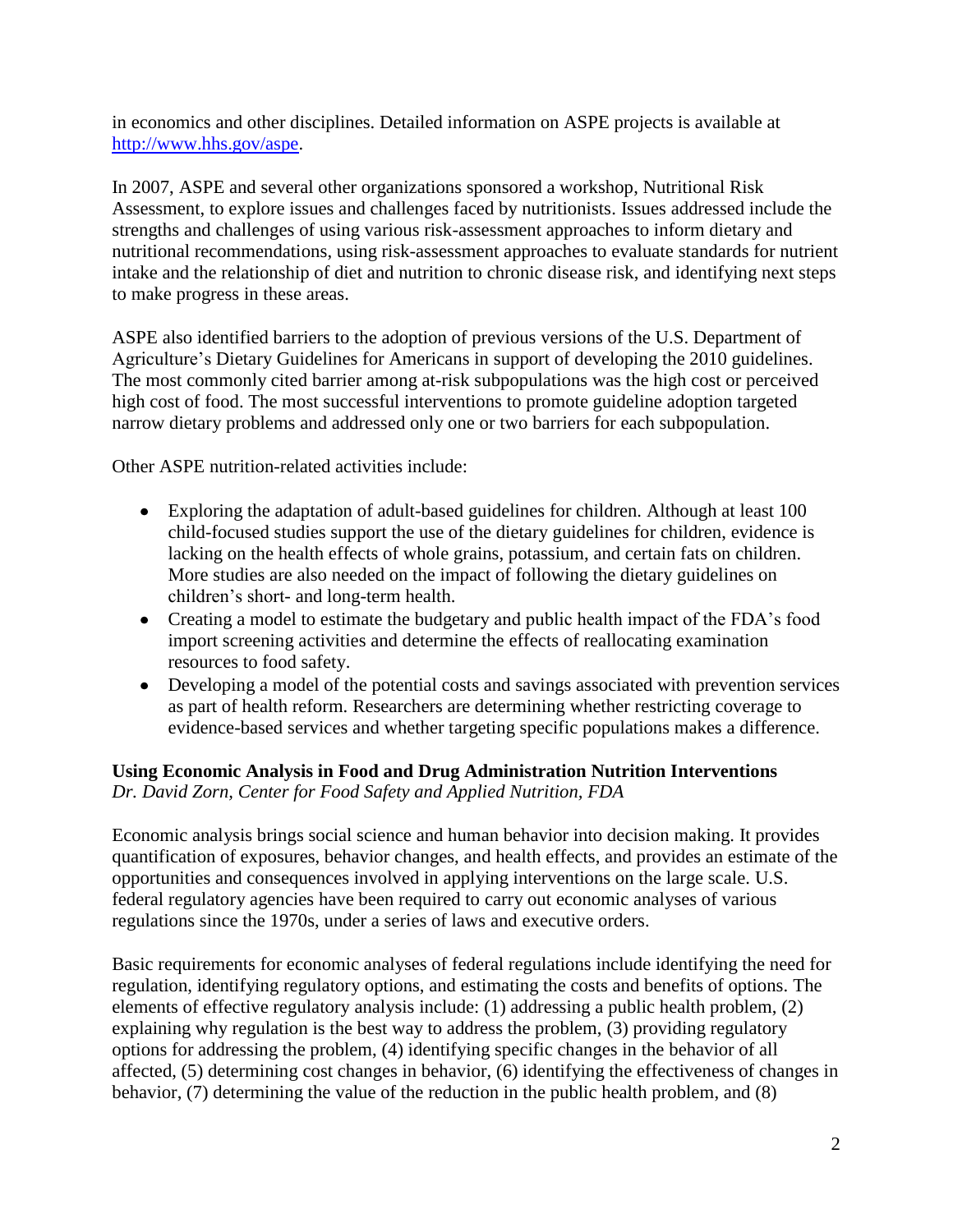identifying variability and uncertainty in estimates. Regulatory analysis has a very narrow purpose. It is informing (not deciding or advertising) regulatory (not clinical practice) policy (sufficient for law and decision making). A regulatory analysis needs to be an honest evaluation of a regulation to inform decision making. It is only one input in the decision making process. Examples of FDA economic analyses of major nutrition regulations include nutrition labeling (1993), folic acid fortification (1996), and *trans* fat labeling (2003).

The FDA estimates costs based on an engineering cost model for product changes, the cost of negative health consequences, and the cost for consumers and producers of behavioral changes. Benefit estimation at FDA is a product of the number of illnesses prevented, number of QALYs saved per illness prevented, and monetary value of a statistical life year. Several approaches are available for estimating willingness to pay to reduce risk and these different approaches result in a wide range of estimates.

Many FDA projects involve estimates of the effects of food labeling. The consumer studies experts in FDA's Center for Food Safety and Applied Nutrition estimate how much labeling affects consumers' food choices.

Labeling regulations can influence product formulation, as demonstrated by the experience with *trans* fat labeling. When products are reformulated to improve a set of products' overall nutrition profile, the nutrition intake even of consumers who do not use nutrition labeling improves.

FDA has conducted economic analyses of nutrition interventions:

- The standardized "Nutrition Facts" labeling on food packaging and established standards for and authorized nutrient content claims and health claims. FDA estimated that these standards prevented 39,000 cases of coronary heart disease and cancer and saved 13,000 lives as a result over a 20-year period, resulting in 81,000 life-years saved. Monetized benefits totaled \$3.6 billion.
- FDA required the reporting of *trans* fat amounts on food labels and authorized a *trans*fat-free claim. The rule will prevent an estimated 600 to 1,200 heart attacks and 250 to 500 deaths annually, resulting in 2,000–4,000 life-years saved annually. The annual monetized benefits associated with this rule total \$1–2 billion. Many more products have been reformulated to remove *trans* fats than anticipated in these estimates.
- FDA regulations required the fortification of enriched grain products with folic acid to prevent NTDs. When the rule was published in 1996, economists estimated that it would prevent 25–125 NTDs and 5–30 deaths per year, with annual monetized benefits of \$220–\$700 million. Subsequent studies have shown a much larger effect.

### **How Medicare Develops National Coverage Policy**

*Dr. Louis Jacques, Office of Clinical Standards and Quality, Centers for Medicare and Medicaid Services*

Medicare is a national program that health insurance companies administer in 15 U.S. regions. The Medicare Modernization Act of 2003 stipulates that after the Medicare program issues a draft decision, it must publish its final version within 9-12. During this period, the Medicare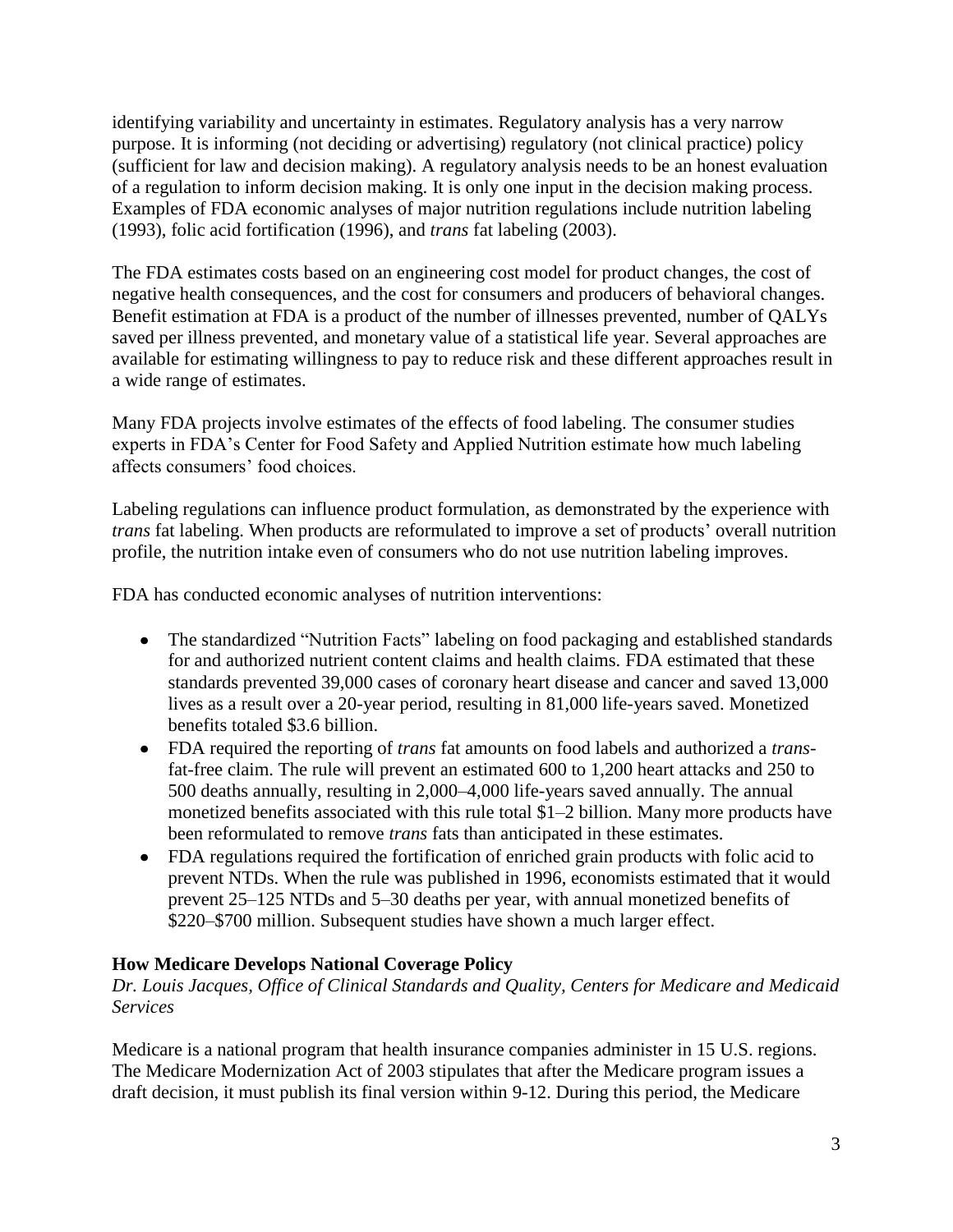program offers two 30-day public comment periods; one is required by law for any proposed decision and one occurs whenever Medicare opens a decision. Medicare must make its final decision public no later than 60 days following the close of the mandated public comment period. This is challenging because, in some cases, CMS receives more than 6,000 public comments and all public comments must be catalogued and responded to.

Medicare rarely makes decisions regarding nutrition-related matters because Congress has not identified most nutritional interventions as insurance benefits under Medicare. Rather, Medicare beneficiaries typically self-administer nutritional interventions or obtain over-the counter nutrition supplements on their own.

The challenges that are common in the comparative analysis of nutritional and other health interventions include using secondary health outcomes from clinical trials done primarily to address other questions, weighing public input and other important but methodologically weaker factors in decisions, the sensitivity of recommendations to changes in inputs, and addressing uncertainties about the consequences of adopting a particular strategy.

### **The Grades of Recommendation, Assessment, Development and Evaluation Approach for Incorporating Resource Use into Clinical Guidelines** *Dr. Gordon H. Guyatt, McMaster University*

Over the past two decades, guideline panels have begun to rate the quality of medical evidence and the strength of health-related recommendations, including nutritional recommendations, to provide informative summaries for consumers. Virtually every clinical organization in the United States has not only produced its own guidelines, but has also developed its own system for grading its recommendations, as have many national and international organizations. These myriad systems create much confusion.

Ten years ago, an international group of methodologists and guideline developers began to create a common international system, Grades of Recommendation, Assessment, Development and Evaluation (GRADE), to grade evidence quality and recommendation (Figure 2). The GRADE rating system is described in detail in a 2008 issue of the *British Medical Journal.*<sup>1</sup>

In the past few years, more than 50 organizations have adopted the GRADE approach. The U.S. Preventive Services Task Force, an independent panel that systematically reviews effectiveness evidence and develops recommendations for clinical preventive services, uses many elements of the GRADE approach but continues to use its own system.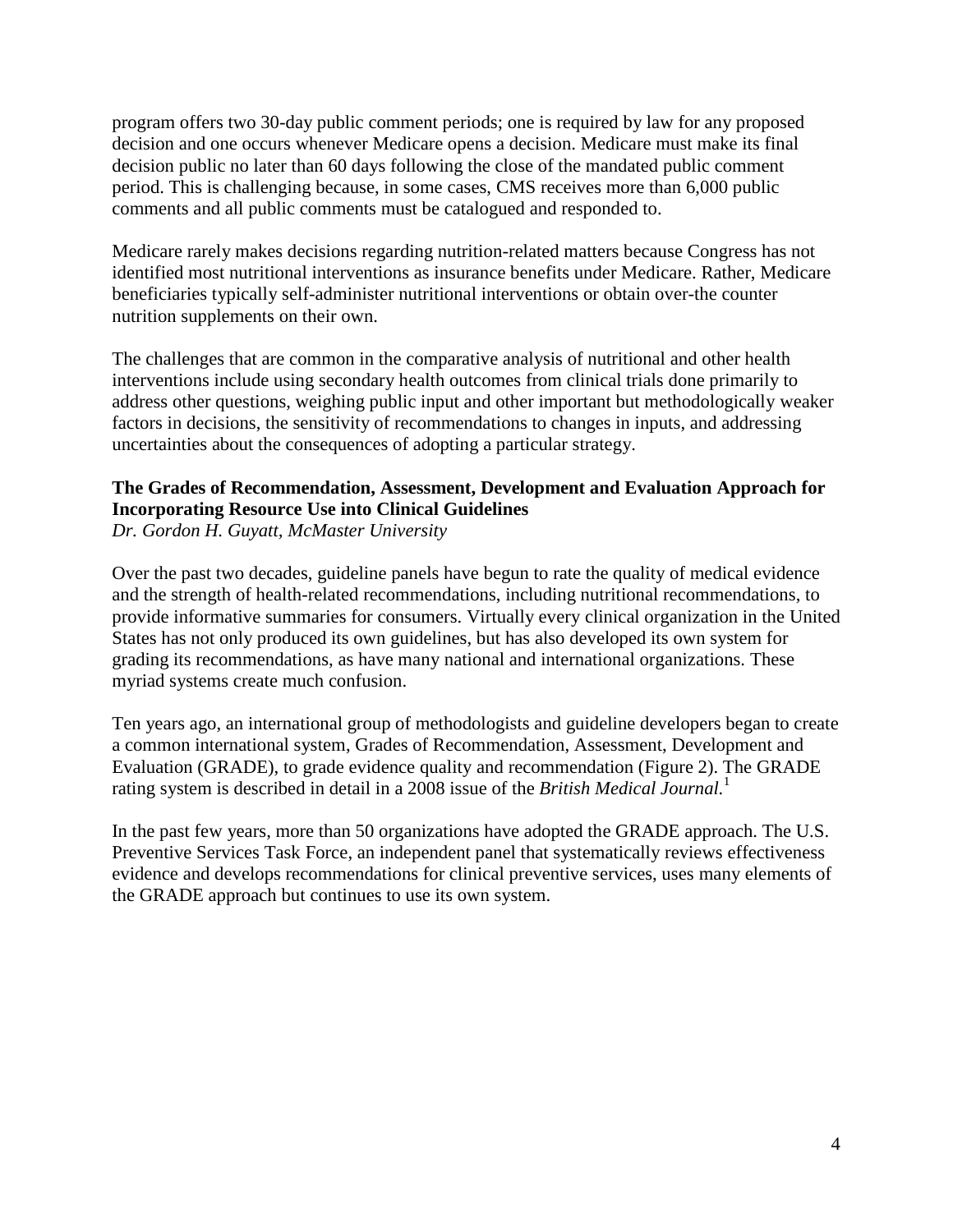# **Figure 2. Grades of Recommendation, Assessment, Development and Evaluation (GRADE)**

| <b>Study Design</b>               | <b>Quality of Evidence</b>  | Lower if                                                                                            | <b>Higher</b> if                                                           |
|-----------------------------------|-----------------------------|-----------------------------------------------------------------------------------------------------|----------------------------------------------------------------------------|
| Randomised trial                  | High                        | Risk of bias                                                                                        | Large effect                                                               |
|                                   |                             | - 1 Serious                                                                                         | $+1$ Large                                                                 |
|                                   |                             | - 2 Very serious                                                                                    | $+2$ Very large                                                            |
|                                   | Moderate                    | Inconsistency<br>- 1 Serious                                                                        | Dose response<br>$+1$ Evidence of a gradient                               |
|                                   |                             | - 2 Very serious                                                                                    |                                                                            |
|                                   | Indirectness<br>- 1 Serious |                                                                                                     | All plausible confounding<br>$+1$ Would reduce a<br>demonstrated effect or |
| Observational study $\rightarrow$ | Low                         | - 2 Very serious                                                                                    |                                                                            |
|                                   | Very low                    | Imprecision<br>- 1 Serious<br>- 2 Very serious<br>Publication bias<br>- 1 Likely<br>- 2 Very likely | $+1$ Would suggest a<br>spurious effect when<br>results show no effect     |

# **Quality of the Evidence**

## **Strength of Recommendations**

| Determinants of strength of recommendation           |                                                                                                                                                                         |  |  |
|------------------------------------------------------|-------------------------------------------------------------------------------------------------------------------------------------------------------------------------|--|--|
| <b>Factor</b>                                        | <b>Comment</b>                                                                                                                                                          |  |  |
| Balance between desirable<br>and undesirable effects | The larger the difference between the desirable and undesirable<br>effects, the higher the likelihood that a strong recommendation is                                   |  |  |
|                                                      | warranted. The narrower the gradient, the higher the likelihood that<br>a weak recommendation is warranted                                                              |  |  |
| <b>Quality of Evidence</b>                           | The higher the quality of evidence, the higher the likelihood that a<br>strong recommendation is warranted                                                              |  |  |
| Values and preferences                               | The more values and preferences vary, or the greater the uncertainty<br>in values and preferences, the higher the likelihood that a weak<br>recommendation is warranted |  |  |
| Costs (resource allocation)                          | The higher the costs of an intervention- that is, the greater the<br>resources consumed- the lower the likelihood that a strong<br>recommendation is warranted          |  |  |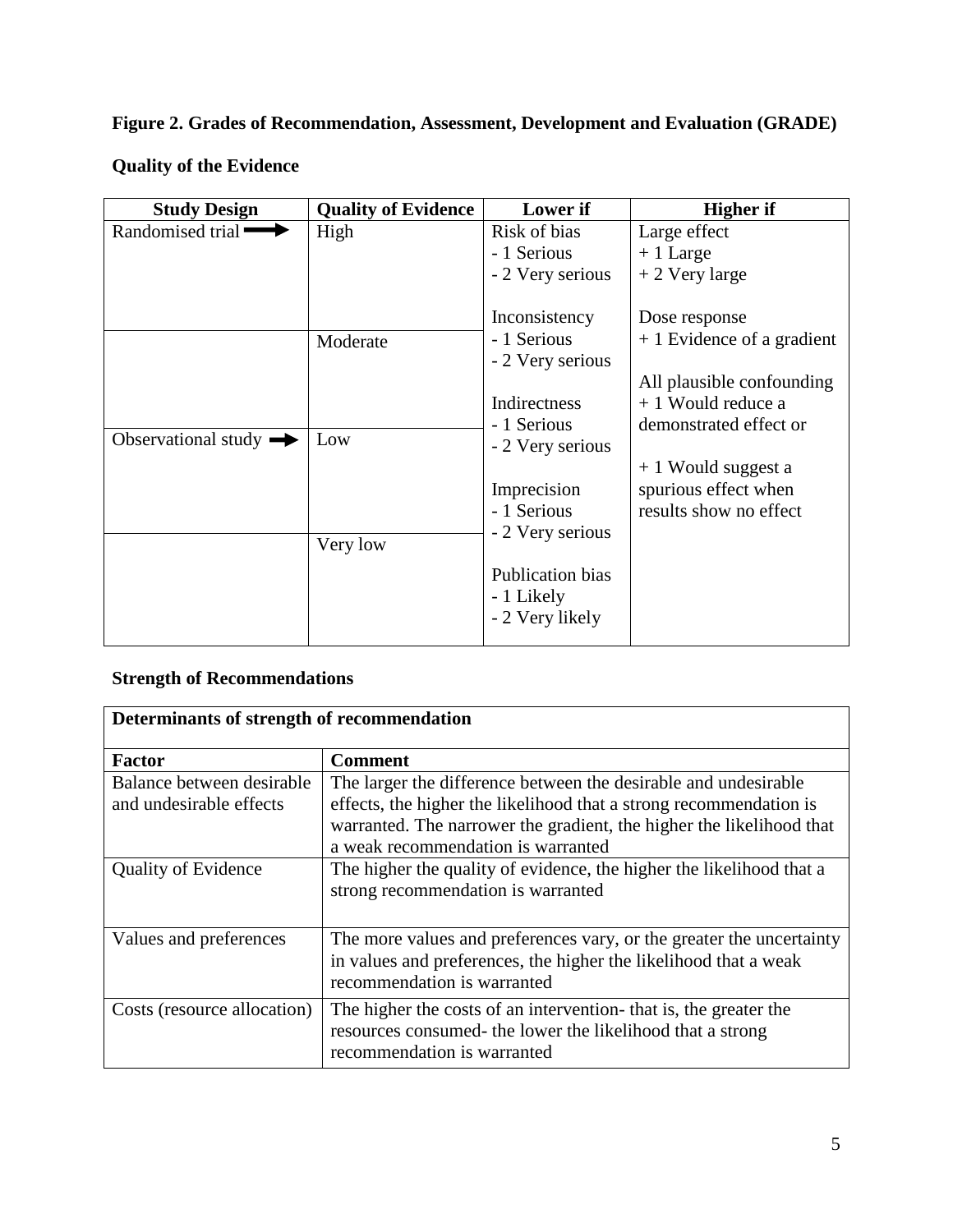The two topics evaluated by GRADE are: (1) the *quality* of a body of evidence (i.e., the extent to which there is confidence that the estimates are adequate to support a decision), which is rated as high, moderate, low, or very low; and (2) the *strength* of a recommendation, which is graded as strong or weak. Randomized trials start as high-quality evidence, but limitations, including risk of bias, inconsistency, indirectness, imprecision, and publication bias, may lower their quality ratings. Observational studies start as low-quality evidence, but factors such as very large effects or a dose-response relationship may increase their quality ratings. The output of the GRADE evaluation is an evidence profile, which permits different ratings of quality of evidence for different outcomes, and presents the best estimates of relative and absolute effects.

Resource use is considered an outcome in GRADE. Because of the complexity of its assessment, some clinical guideline panels choose not to consider resource use. When a panel does decide to consider resource use, GRADE's approach is to identify the viewpoint (that is, costs to whom, since different payers bear the costs across and within societies), label the important resource use items, find relevant evidence, evaluate the quality of the evidence, and value resources in terms of cost. As with other outcomes, a systematic review is needed that includes the quality of the evidence and a summary of findings. Also, both resource use and costs are documented. Quality issues may arise, just as with other outcomes, and directness often is a major issue. Costs vary more than other outcomes, and even when resource use is the same, the implications and opportunity costs differ in different jurisdictions.

GRADE defines the *strength* of recommendations as the degree of confidence that the desirable effects of adhering to a recommendation outweigh the undesirable effects. In the case of "strong" recommendations, the benefits clearly outweigh the downsides, or vice versa for weak recommendations. The strength of recommendations may be downgraded if the *quality* of evidence is low or the desirable and undesirable consequences are closely balanced. Values and preferences are important when making tradeoffs, especially with regard to costs. It is important that guideline panels make their values and preferences explicit.

## **The Role of Economic Analysis in Funding Decisions for Health Care Interventions in Canada**

*Dr. Doug Coyle, University of Ottawa*

In Canada, reviews of health care technologies for funding decisions use economic analysis, and economists now play a prominent role on the committees that make policy decisions. Economic analysis in decision making in health care has begun to widen beyond its established role in pharmaceuticals, although this is still its major use.

Provincial drug formulary decisions are facilitated by the work of the Common Drug Review (CDR), which examines new drugs to help provincial drug benefit plans make decisions about which drugs to cover. Manufacturers and drug plans submit requests for a CDR review. These requests must include all of the information needed to evaluate whether an intervention is worthwhile, including efficacy, effectiveness, and safety data; an economic evaluation; a budget impact analysis; the product monograph; information on disease prevalence and pricing; and a letter indicating that the product can be supplied.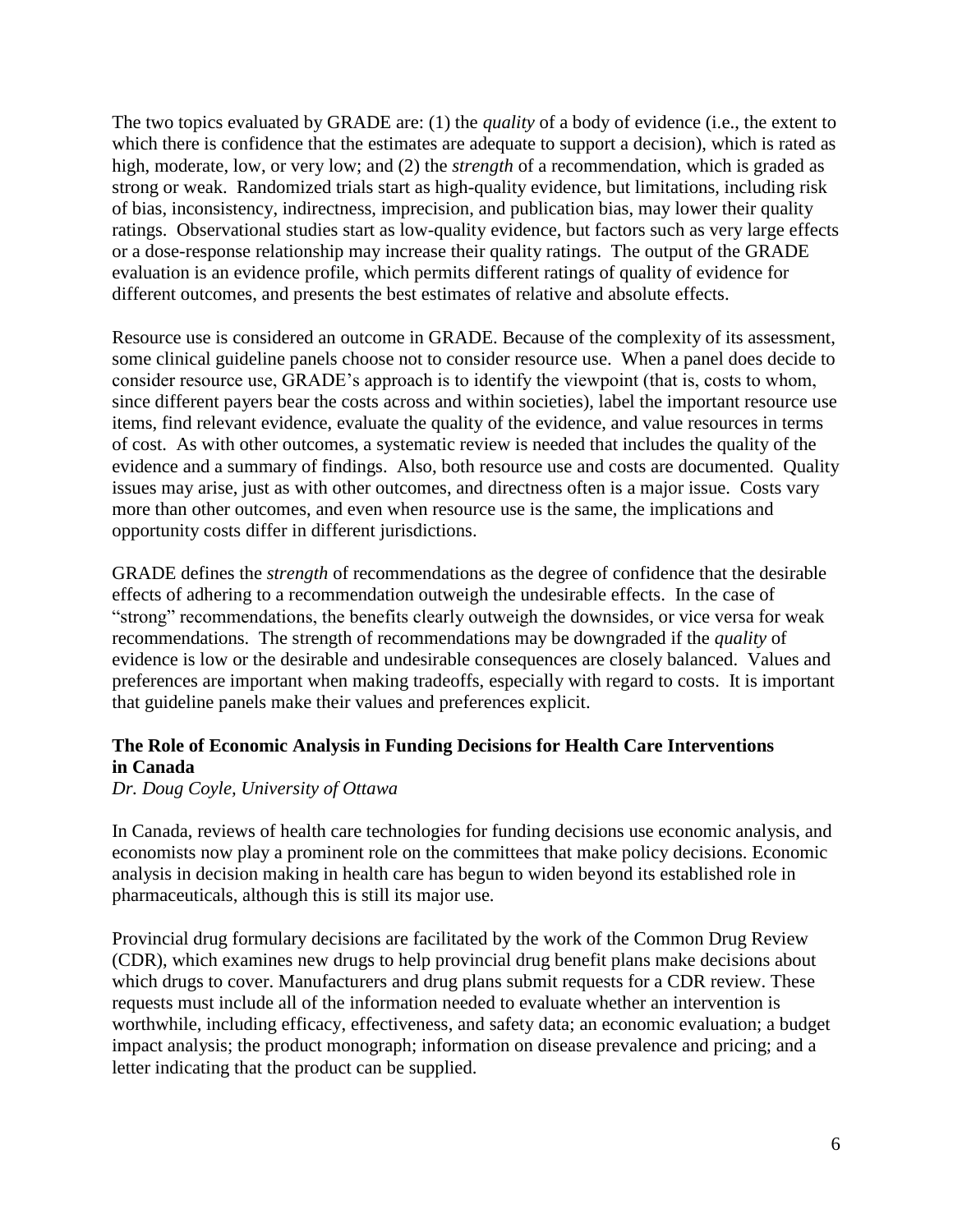The Canadian Expert Drug Advisory Committee (CEDAC) uses CDR reports to make recommendations to drug plans. CEDAC considers safety and efficacy, therapeutic advantages and disadvantages compared with those of available therapies, and cost-effectiveness in recommending whether drug plans should cover a drug. After CEDAC issues its recommendation to drug plans, some provinces conduct their own economic evaluation. For example, the Ontario Committee to Evaluate Drugs considers the same kinds of evidence as the CDR to evaluate drugs considered by CDR and other drugs.

#### **The National Institute for Health and Clinical Excellence Approach to Assessing the Clinical Effectiveness and Cost-Effectiveness of Health Care Interventions** *Dr. Michael F. Drummond, University of York*

The United Kingdom's National Institute for Health and Clinical Excellence (NICE) is part of the U.K. National Health Service (NHS) and was created in 1999 to provide an evidence-based approach to evaluating the clinical effectiveness and cost-effectiveness of new medical technologies and procedures. NICE issues guidance to the NHS on the use of health care interventions, assesses new treatment methods and procedures, and evaluates clinical guidelines and public health interventions.

NICE assesses interventions systematically by conducting scoping exercises, reviewing submissions from the technology's key sponsors, and independently reviewing the published evidence. Based on these activities, NICE issues guidance to the NHS and then monitors and reviews the implementation of this guidance.

The clinical data and the economic modeling that NICE systematically reviews tend to be of higher quality than the actuarial analyses, which are only performed at the end of the review process and are not always done well. Many NICE evaluations do not consider indirect costs because of technical problems, although doing so would be desirable. These problems include uncertainty about how to measure productivity losses due to illness. Failure to consider indirect costs is rarely a major impediment to implementing NICE recommendations.

When NICE first announces plans to study an innovation, it issues a call to a broad list of stakeholder groups, including professional organizations and patient advocacy groups. In addition, every NICE committee includes a patient representative. However, patient recommendations may be overruled by budgetary considerations in NICE decisions.

NICE has evaluated many nutritional interventions over the past decade. Unfortunately, the evaluations have concluded that no evidence exists to support these interventions' use. However, a NICE review did result in a recommendation (but not a mandate) that health professionals should consider using omega-3 fatty acid ethyl esters in patients within 3 months after a MI who are not consuming 7 g of omega-3 fatty acids per week by dietary means.

NICE makes decisions for public health evaluations by examining the intervention types, how relevant they are to NHS costs, and how strong the evidence is. Recommendations about very broad interventions that the health care sector is not solely responsible for implementing, such as interventions involving exercise, rely primarily on goodwill for implementation because funding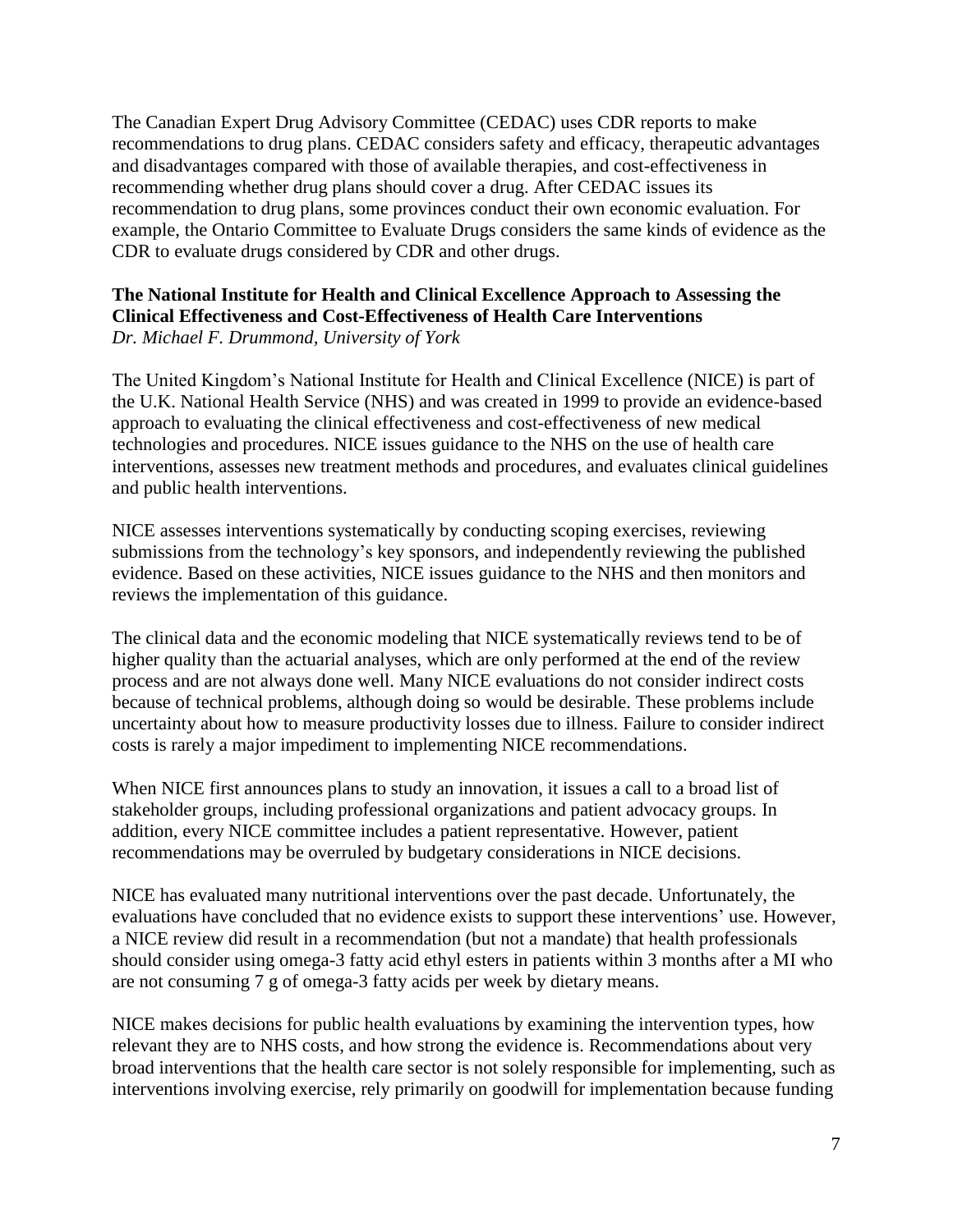is rarely available to implement them. The NHS tends to follow NICE's recommendations regarding medical interventions, such as vaccinations, more rigidly. The NHS enforces guidance regarding nutritional interventions, such as nutrient supplementation for certain populations, if the evidence is very strong. However, the evidence for nutritional intervention is often weak; in these cases, NICE words its guidance less definitively, saying, for example, that "clinicians may consider" a specific course of action.

The negative recommendations of NICE tend to be followed more rigidly in a cost-containment environment than the positive ones. Enforcement of coverage decisions is always problematic but it is easier in specialist than primary care. Primary care physicians who follow NICE guidance closely in their prescribing receive incentives.

Some of the issues raised by NICE's experience that are relevant in the United States are the importance of clear authority, rigorous assessments of medical technologies and procedures, extensive stakeholder involvement in these reviews, and transparency in decision-making about these technologies and procedures.

### **Approaches to Economic Evaluation at German Agencies for Health Technology Assessment**

*Dr. Uwe Siebert, University for Health Sciences, Medical Informatics and Technology; Harvard Medical School*

The German Agency for Health Technology Assessment at the German Institute of Medical Documentation and Information (DIMDI) examines a wide range of technologies. Unlike NICE, DIMDI produces many health technology assessment reports from the societal rather than the payer's perspective because DIMDI's assessments are intended for all stakeholders, including the general public. DIMDI has not assessed or analyzed dietary supplements.

The German government established the Institute for Quality and Efficiency in Health Care (IQWiG) in 2004 as an independent foundation. Its technology assessments are primarily intended for the German Federal Joint Committee, which issues directives to safeguard medical service provision. IQWiG examines all types of technologies, although it has focused on expensive new drugs and special problems.

IQWiG recently began to conduct economic evaluations. An international expert panel prepared draft guidelines for economic evaluations at IQWiG and, after extensive external reviews, hearings, revisions, and pilot studies, the institute established a framework for these analyses. IQWiG compares new technologies undergoing assessment with existing technologies for a given indication, not across the health care system.

IQWiG conducts economic evaluations of new health technologies only if a benefit assessment shows that the new technology is superior to existing ones. IQWiG operates within the specific disease with no unique cost threshold. IQWiG generates an efficiency frontier, or range of expected return and standard deviation combinations available from efficient asset portfolios, and then compares the costs and benefits of a new technology within that framework.